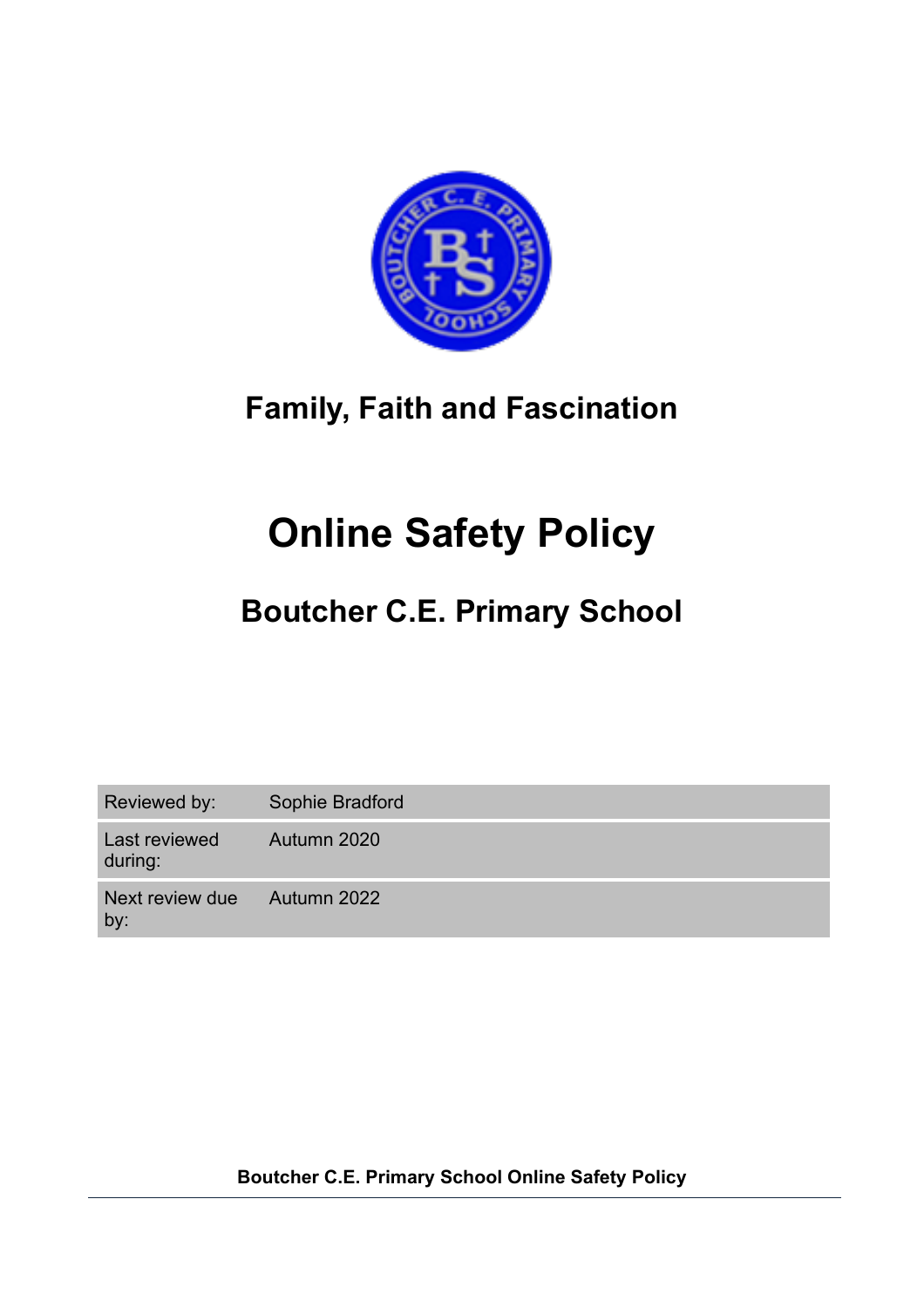## **1. Aims**

Our school aims to:

- Have robust processes in place to ensure the online safety of pupils, staff, volunteers and governors
- Deliver an effective approach to online safety, which empowers us to protect and educate the whole school community in its use of technology
- Establish clear mechanisms to identify, intervene and escalate an incident, where appropriate

## **2. Legislation and guidance**

This policy is based on the Department for Education's (DfE) statutory safeguarding guidance, [Keeping](https://www.gov.uk/government/publications/keeping-children-safe-in-education--2)  [Children Safe in Education](https://www.gov.uk/government/publications/keeping-children-safe-in-education--2), and its advice for schools on:

- **Teaching online safety in schools**
- [Preventing and tackling bullying](https://www.gov.uk/government/publications/preventing-and-tackling-bullying) and [cyber-bullying: advice for headteachers and school staff](https://www.gov.uk/government/publications/preventing-and-tackling-bullying)
- [Relationships and sex education](https://www.gov.uk/government/publications/relationships-education-relationships-and-sex-education-rse-and-health-education)
- [Searching, screening and confiscation](https://www.gov.uk/government/publications/searching-screening-and-confiscation)

It also refers to the Department's guidance on [protecting children from radicalisation](https://www.gov.uk/government/publications/protecting-children-from-radicalisation-the-prevent-duty).

It reflects existing legislation, including but not limited to the [Education Act 1996](https://www.legislation.gov.uk/ukpga/1996/56/contents) (as amended), the [Education and Inspections Act 2006](https://www.legislation.gov.uk/ukpga/2006/40/contents) and the [Equality Act 2010.](https://www.legislation.gov.uk/ukpga/2010/15/contents) In addition, it reflects the [Education Act 2011](http://www.legislation.gov.uk/ukpga/2011/21/contents/enacted), which has given teachers stronger powers to tackle cyber-bullying by, if necessary, searching for and deleting inappropriate images or files on pupils' electronic devices where they believe there is a 'good reason' to do so.

The policy also takes into account the National Curriculum computing programmes of study.

## **3. Roles and responsibilities**

## **3.1 The governing board**

The governing board has overall responsibility for monitoring this policy and holding the headteacher to account for its implementation.

The governing board will co-ordinate regular meetings with appropriate staff to discuss online safety, and monitor online safety logs as provided by the designated safeguarding lead (DSL).

All governors will:

Ensure that they have read and understand this policy

Agree and adhere to the terms on acceptable use of the school's ICT systems and the internet (appendix 3)

## **3.2 The headteacher**

The headteacher is responsible for ensuring that staff understand this policy, and that it is being implemented consistently throughout the school.

## **3.3 The designated safeguarding lead**

Details of the school's DSL and deputy are set out in our child protection and safeguarding policy as well relevant job descriptions.

The DSL takes lead responsibility for online safety in school, in particular:

- Supporting the headteacher in ensuring that staff understand this policy and that it is being implemented consistently throughout the school
- Working with the headteacher, ICT manager and other staff, as necessary, to address any online safety issues or incidents
- $\blacktriangleright$  Ensuring that any online safety incidents are logged (see appendix 5) and dealt with appropriately in line with this policy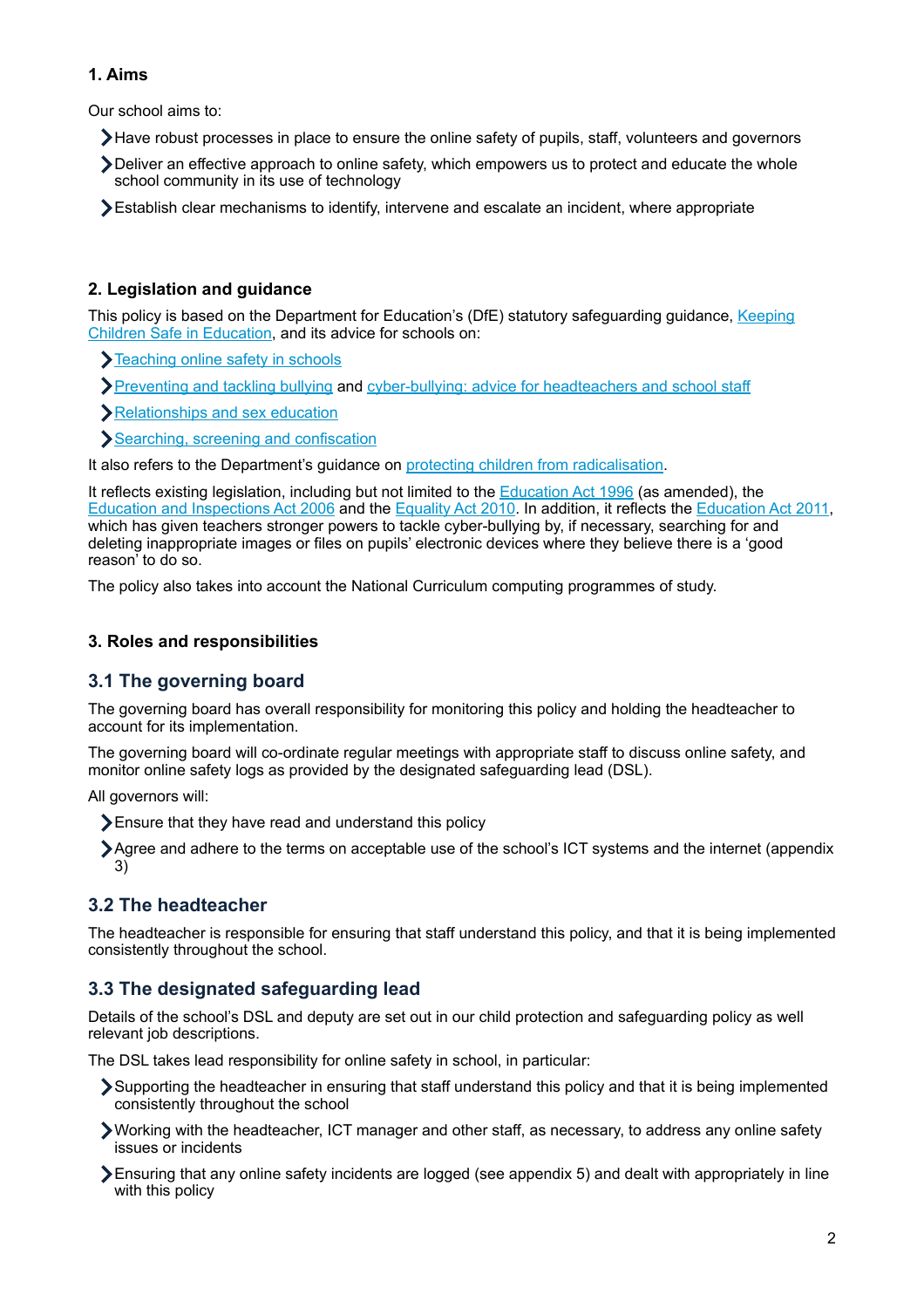- Ensuring that any incidents of cyber-bullying are logged and dealt with appropriately in line with the school behaviour policy
- Updating and delivering staff training on online safety (appendix 4 contains a self-audit for staff on online safety training needs)
- Liaising with other agencies and/or external services if necessary
- Providing regular reports on online safety in school to the headteacher and/or governing board

This list is not intended to be exhaustive.

## **3.4 The ICT manager**

The ICT manager is responsible for:

- Putting in place appropriate filtering and monitoring systems, which are updated on a regular basis and keep pupils safe from potentially harmful and inappropriate content and contact online while at school, including terrorist and extremist material
- Ensuring that the school's ICT systems are secure and protected against viruses and malware, and that such safety mechanisms are updated regularly
- Conducting a full security check and monitoring the school's ICT systems on a weekly basis
- Blocking access to potentially dangerous sites and, where possible, preventing the downloading of potentially dangerous files
- Ensuring that any online safety incidents are logged (see appendix 5) and dealt with appropriately in line with this policy
- Ensuring that any incidents of cyber-bullying are dealt with appropriately in line with the school behaviour policy

This list is not intended to be exhaustive.

## **3.5 All staff and volunteers**

All staff, including contractors and agency staff, and volunteers are responsible for:

- Maintaining an understanding of this policy
- Implementing this policy consistently
- Agreeing and adhering to the terms on acceptable use of the school's ICT systems and the internet (appendix 3), and ensuring that pupils follow the school's terms on acceptable use (appendices 1 and 2)
- Working with the DSL to ensure that any online safety incidents are logged (see appendix 5) and dealt with appropriately in line with this policy
- Ensuring that any incidents of cyber-bullying are dealt with appropriately in line with the school behaviour policy

This list is not intended to be exhaustive.

## **3.6 Parents**

Parents are expected to:

- Notify a member of staff or the headteacher of any concerns or queries regarding this policy
- Ensure their child has read, understood and agreed to the terms on acceptable use of the school's ICT systems and internet (appendices 1 and 2)

Parents can seek further guidance on keeping children safe online from the following organisations and websites:

What are the issues? - [UK Safer Internet Centre](https://www.saferinternet.org.uk/advice-centre/parents-and-carers/what-are-issues)

Hot topics - [Childnet International](http://www.childnet.com/parents-and-carers/hot-topics)

Parent factsheet - [Childnet International](https://www.childnet.com/resources/parents-and-carers-resource-sheet)

## **3.7 Visitors and members of the community**

Visitors and members of the community who use the school's ICT systems or internet will be made aware of this policy, when relevant, and expected to read and follow it. If appropriate, they will be expected to agree to the terms on acceptable use (appendix 3).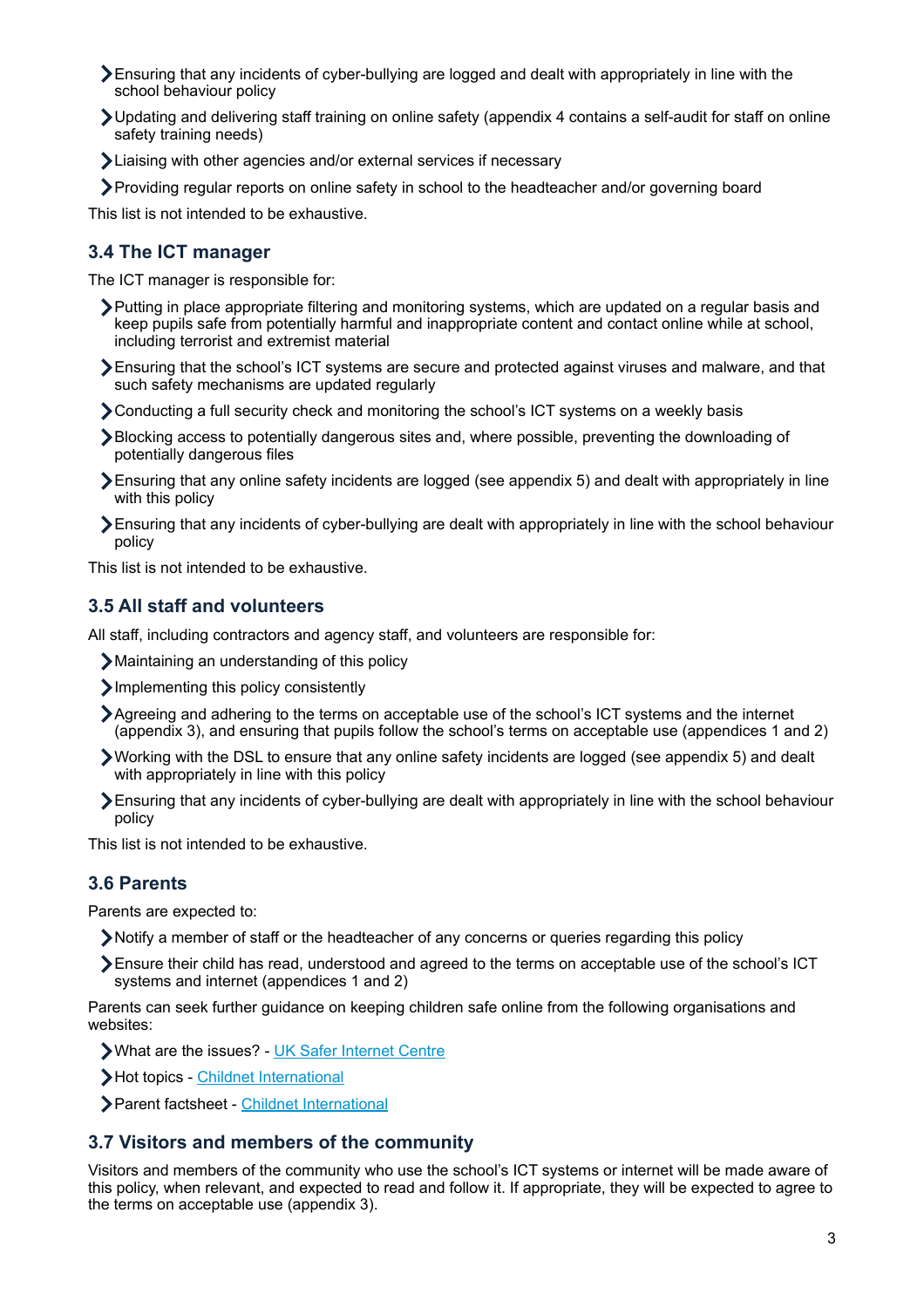## **4. Educating pupils about online safety**

Pupils will be taught about online safety as part of the curriculum:

The text below is taken from the [National Curriculum computing programmes of study.](https://www.gov.uk/government/publications/national-curriculum-in-england-computing-programmes-of-study/national-curriculum-in-england-computing-programmes-of-study)

From September 2020 **all** schools will have to teach:

**[Relationships education and health education](https://schoolleaders.thekeysupport.com/uid/8b76f587-7bf6-4994-abf0-43850c6e8d73/) in primary schools** 

#### In **Key Stage 1**, pupils will be taught to:

- Use technology safely and respectfully, keeping personal information private
- $\blacktriangleright$  Identify where to go for help and support when they have concerns about content or contact on the internet or other online technologies

Pupils in **Key Stage 2** will be taught to:

- Use technology safely, respectfully and responsibly
- Recognise acceptable and unacceptable behaviour
- Identify a range of ways to report concerns about content and contact

*By the end of primary school, pupils will know:* 

- *That people sometimes behave differently online, including by pretending to be someone they are not.*
- *That the same principles apply to online relationships as to face-to-face relationships, including the importance of respect for others online including when we are anonymous*
- *The rules and principles for keeping safe online, how to recognise risks, harmful content and contact, and how to report them*
- *How to critically consider their online friendships and sources of information including awareness of the risks associated with people they have never met*
- *How information and data is shared and used online*
- *How to respond safely and appropriately to adults they may encounter (in all contexts, including online) whom they do not know*

The safe use of social media and the internet will also be covered in other subjects where relevant.

The school will use assemblies to raise pupils' awareness of the dangers that can be encountered online and may also invite speakers to talk to pupils about this.

## **5. Educating parents about online safety**

The school will raise parents' awareness of internet safety in letters or other communications home, and in information via our website. This policy will also be shared with parents.

Online safety will also be covered during parents' evenings.

If parents have any queries or concerns in relation to online safety, these should be raised in the first instance with the headteacher and/or the DSL.

Concerns or queries about this policy can be raised with any member of staff or the headteacher.

## **6. Cyber-bullying**

## **6.1 Definition**

Cyber-bullying takes place online, such as through social networking sites, messaging apps or gaming sites. Like other forms of bullying, it is the repetitive, intentional harming of one person or group by another person or group, where the relationship involves an imbalance of power.

## **6.2 Preventing and addressing cyber-bullying**

To help prevent cyber-bullying, we will ensure that pupils understand what it is and what to do if they become aware of it happening to them or others. We will ensure that pupils know how they can report any incidents and are encouraged to do so, including where they are a witness rather than the victim.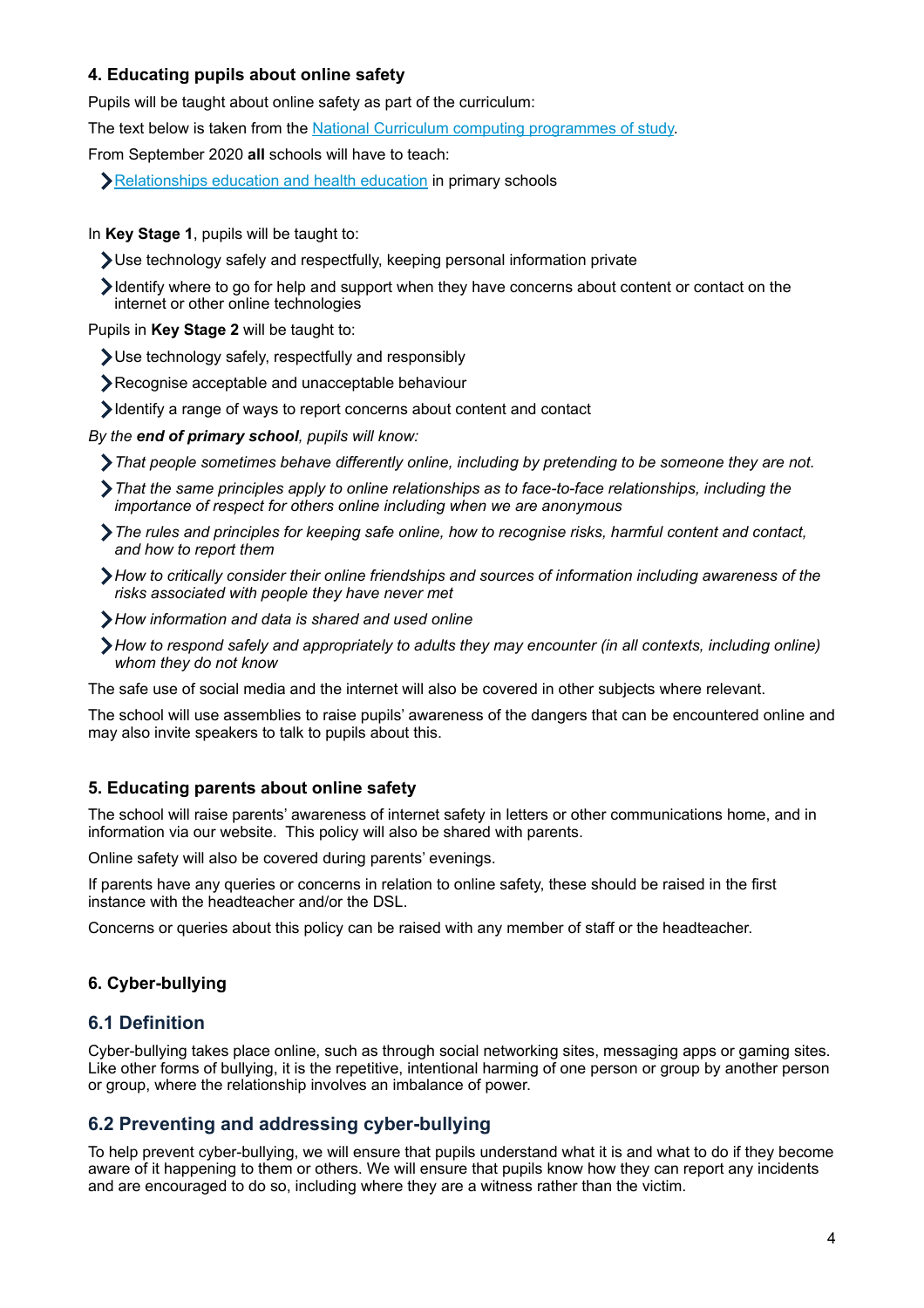The school will actively discuss cyber-bullying with pupils, explaining the reasons why it occurs, the forms it may take and what the consequences can be. Class teachers will discuss cyber-bullying with their year groups, and the issue will be addressed in assemblies.

Teaching staff are also encouraged to find opportunities to use aspects of the curriculum to cover cyberbullying. This includes personal, social, health and economic (PSHE) education, and other subjects where appropriate.

All staff, governors and volunteers (where appropriate) receive training on cyber-bullying, its impact and ways to support pupils, as part of safeguarding training (see section 11 for more detail).

The school also sends information/leaflets on cyber-bullying to parents so that they are aware of the signs, how to report it and how they can support children who may be affected.

In relation to a specific incident of cyber-bullying, the school will follow the processes set out in the school behaviour policy. Where illegal, inappropriate or harmful material has been spread among pupils, the school will use all reasonable endeavours to ensure the incident is contained.

The DSL will consider whether the incident should be reported to the police if it involves illegal material, and will work with external services if it is deemed necessary to do so.

## **6.3 Examining electronic devices**

School staff have the specific power under the Education and Inspections Act 2006 (which has been increased by the Education Act 2011) to search for and, if necessary, delete inappropriate images or files on pupils' electronic devices, including mobile phones, iPads and other tablet devices, where they believe there is a 'good reason' to do so.

When deciding whether there is a good reason to examine or erase data or files on an electronic device, staff must reasonably suspect that the data or file in question has been, or could be, used to:

Cause harm, and/or

Disrupt teaching, and/or

Break any of the school rules

If inappropriate material is found on the device, it is up to the staff member in conjunction with the DSL or other member of the senior leadership team to decide whether they should:

Delete that material, or

Retain it as evidence (of a criminal offence or a breach of school discipline), and/or

Report it to the police

Any searching of pupils will be carried out in line with the DfE's latest guidance on [screening, searching and](https://www.gov.uk/government/publications/searching-screening-and-confiscation)  [confiscation.](https://www.gov.uk/government/publications/searching-screening-and-confiscation)

Any complaints about searching for or deleting inappropriate images or files on pupils' electronic devices will be dealt with through the school complaints procedure.

#### **7. Acceptable use of the internet in school**

All pupils, parents, staff, volunteers and governors are expected to sign an agreement regarding the acceptable use of the school's ICT systems and the internet (appendices 1-3). Visitors will be expected to read and agree to the school's terms on acceptable use if relevant.

Use of the school's internet must be for educational purposes only, or for the purpose of fulfilling the duties of an individual's role.

We will monitor the websites visited by pupils, staff, volunteers, governors and visitors (where relevant) to ensure they comply with the above.

More information is set out in the acceptable use agreements in appendices 1, 2 and 3.

#### **8. Pupils using mobile devices in school**

Pupils in Year 5 and Year 6 who have permission to travel to and from school alone may bring mobile devices into school, but are not permitted to use them during the school day, including:

- **>Lessons**
- >Lunch and break times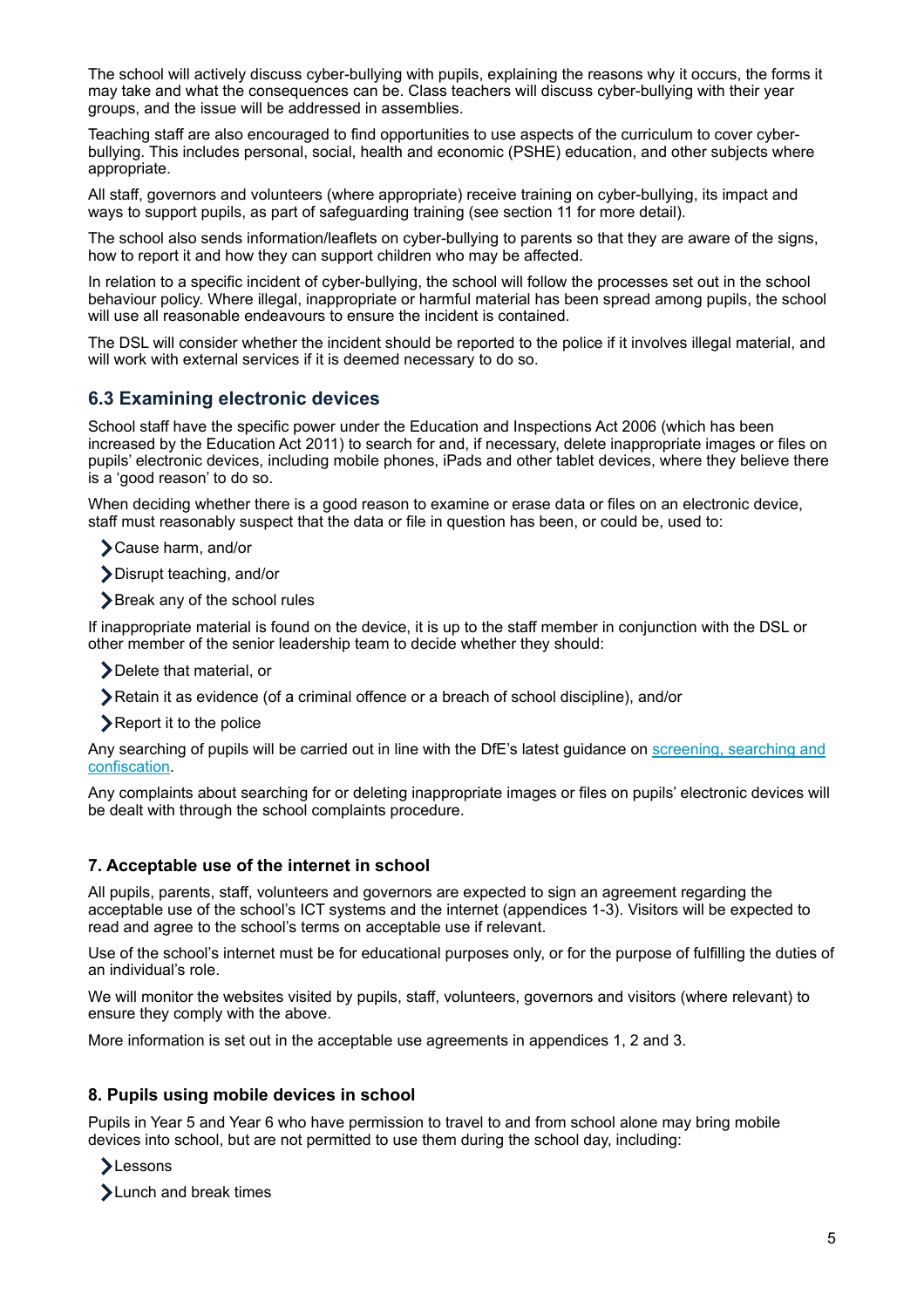Clubs before or after school, or any other activities organised by the school

Any use of mobile devices in school by pupils must be in line with the acceptable use agreement (see appendices 1 and 2).

Any breach of the acceptable use agreement by a pupil may trigger disciplinary action in line with the school behaviour policy, which may result in the confiscation of their device.

## **9. Staff using work devices outside school**

Staff members using a work device outside school must not install any unauthorised software on the device and must not use the device in any way which would violate the school's terms of acceptable use, as set out in appendix 3.

Staff must ensure that their work device is secure and password-protected, and that they do not share their password with others. They must take all reasonable steps to ensure the security of their work device when using it outside school. Any USB devices containing data relating to the school must be encrypted.

If staff have any concerns over the security of their device, they must seek advice from the ICT manager.

Work devices must be used solely for work activities.

## **10. How the school will respond to issues of misuse**

Where a pupil misuses the school's ICT systems or internet, we will follow the procedures set out in our policies on ICT and internet acceptable use. The action taken will depend on the individual circumstances, nature and seriousness of the specific incident, and will be proportionate.

Where a staff member misuses the school's ICT systems or the internet, or misuses a personal device where the action constitutes misconduct, the matter will be dealt with in accordance with the staff disciplinary procedures/staff code of conduct. The action taken will depend on the individual circumstances, nature and seriousness of the specific incident.

The school will consider whether incidents which involve illegal activity or content, or otherwise serious incidents, should be reported to the police.

## **11. Training**

All new staff members will receive training, as part of their induction, on safe internet use and online safeguarding issues including cyber-bullying and the risks of online radicalisation.

All staff members will receive refresher training at least once each academic year as part of safeguarding training, as well as relevant updates as required (for example through emails, e-bulletins and staff meetings).

The DSL and deputy/deputies will undertake child protection and safeguarding training, which will include online safety, at least every 2 years. They will also update their knowledge and skills on the subject of online safety at regular intervals, and at least annually.

Governors will receive training on safe internet use and online safeguarding issues as part of their safeguarding training.

Volunteers will receive appropriate training and updates, if applicable.

More information about safeguarding training is set out in our child protection and safeguarding policy.

## **12. Monitoring arrangements**

The DSL logs behaviour and safeguarding issues related to online safety. An incident report log can be found in appendix 5.

This policy will be reviewed every 2 years by the Computing Lead. At every review, the policy will be shared with the governing board.

## **13. Links with other policies**

This online safety policy is linked to our:

- Child protection and safeguarding policy
- **>**Behaviour policy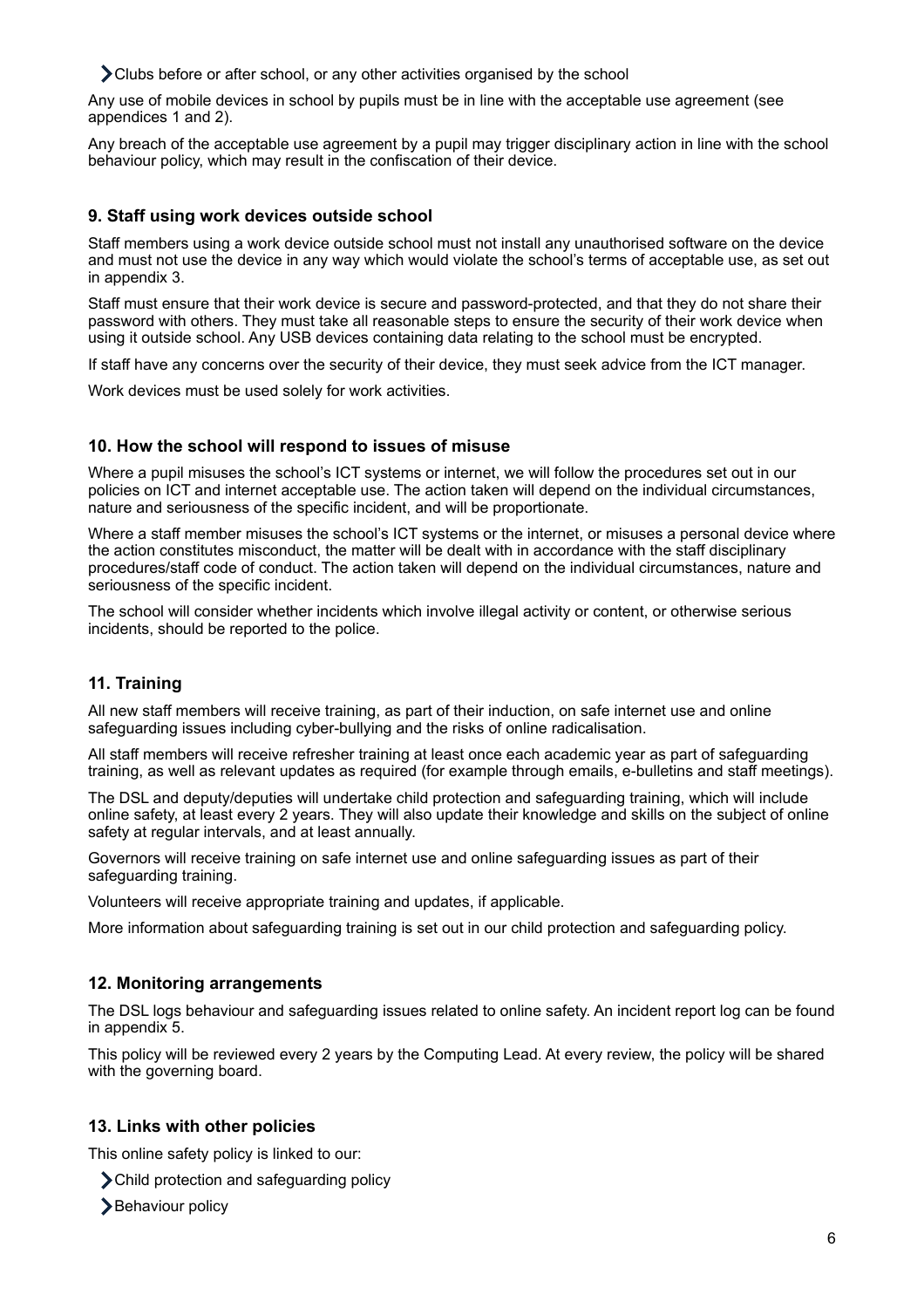- > Staff disciplinary procedures
- Data protection policy and privacy notices
- Complaints procedure
- ICT and internet acceptable use policy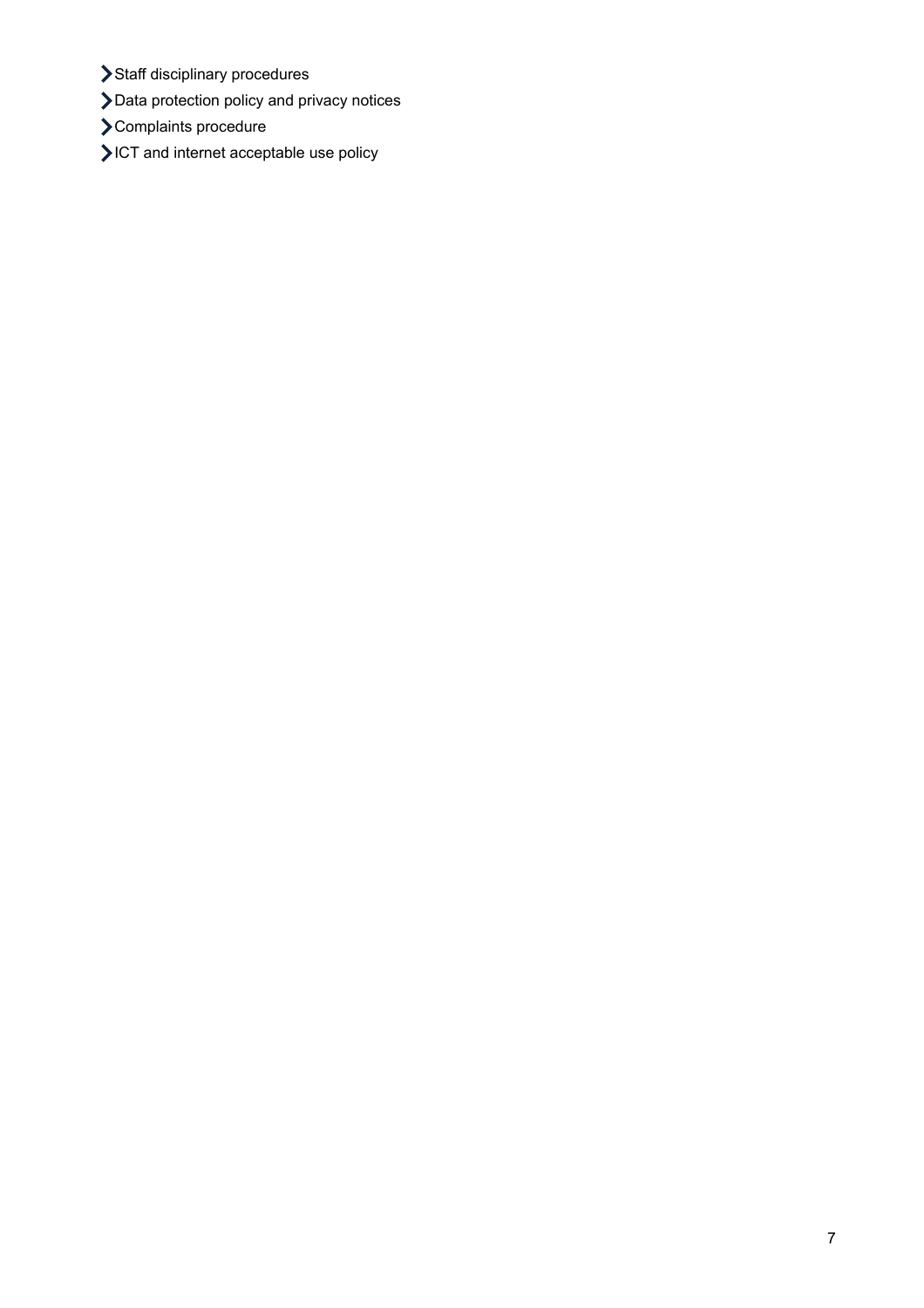Appendix 1: EYFS and KS1 acceptable use agreement (pupils and parents/carers)

#### ACCEPTABLE USE OF BOUTCHER CE PRIMARY SCHOOL'S ICT SYSTEMS AND INTERNET: AGREEMENT FOR PUPILS AND PARENTS/CARERS

#### **Name of pupil:**

**When I use the school's ICT systems (like computers) and get onto the internet in school I will:** 

- Ask a teacher or adult if I can do so before using them
- Only use websites that a teacher or adult has told me or allowed me to use
- Tell my teacher immediately if:
	- o I click on a website by mistake
	- o I receive messages from people I don't know
	- o I find anything that may upset or harm me or my friends
- Use school computers for school work only
- I will be kind to others and not upset or be rude to them
- Look after the school ICT equipment and tell a teacher straight away if something is broken or not working properly
- Only use the username and password I have been given
- Try my hardest to remember my username and password
- Never share my password with anyone, including my friends.
- Never give my personal information (my name, address or telephone numbers) to anyone without the permission of my teacher or parent/carer
- Save my work on the school network
- Check with my teacher before I print anything
- Log off or shut down a computer when I have finished using it

#### **I agree that the school will monitor the websites I visit and that there will be consequences if I don't follow the rules.**

| Signed (pupil):                                                                                                                                                                                                                                                                                                                                                            | Date: |
|----------------------------------------------------------------------------------------------------------------------------------------------------------------------------------------------------------------------------------------------------------------------------------------------------------------------------------------------------------------------------|-------|
| <b>Parent/carer agreement:</b> I agree that my child can use the school's ICT systems and internet when<br>appropriately supervised by a member of school staff. I agree to the conditions set out above for pupils<br>using the school's ICT systems and internet, and for using personal electronic devices in school, and will<br>make sure my child understands these. |       |

| Signed (parent/carer): | Date: |
|------------------------|-------|
|------------------------|-------|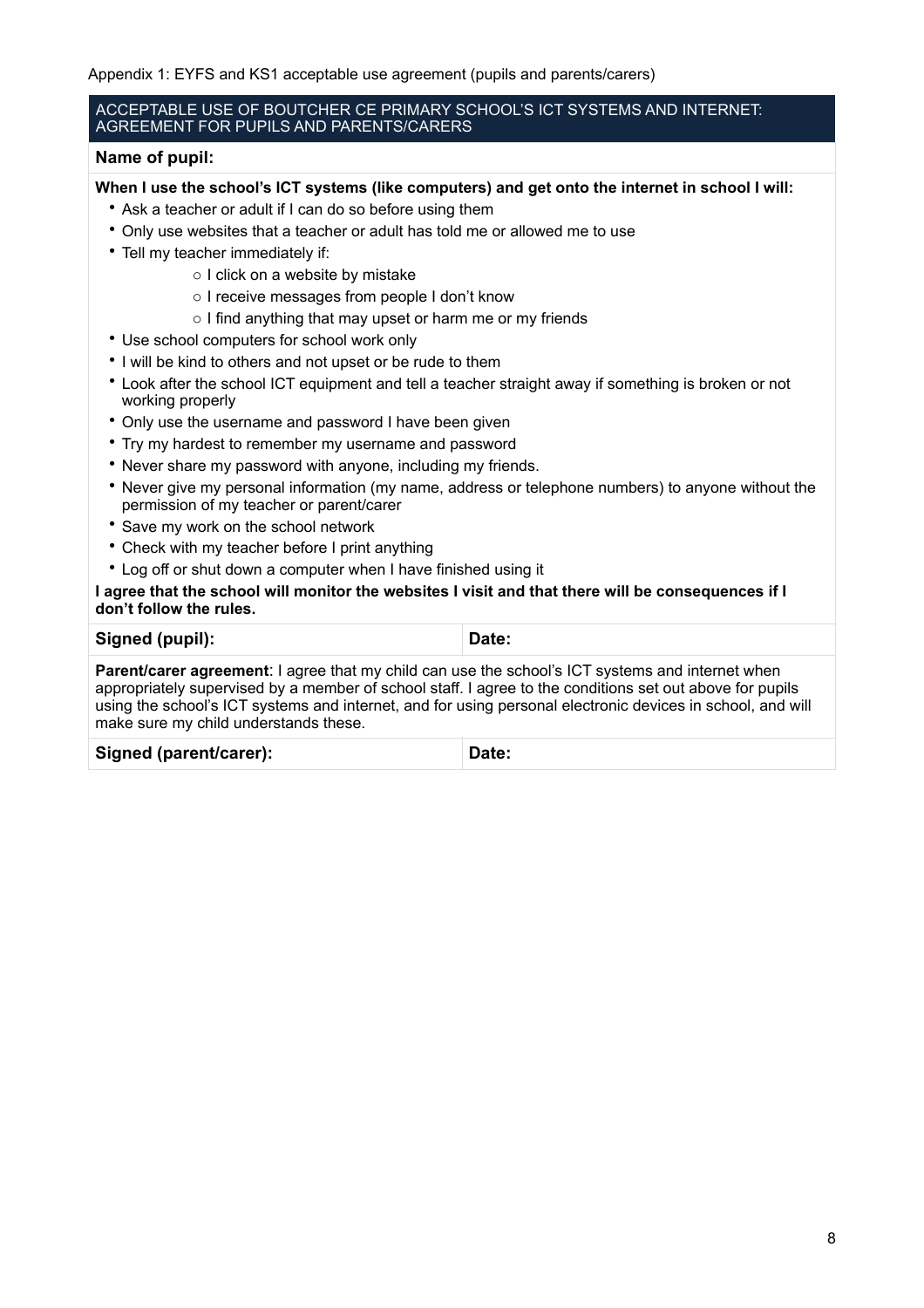#### ACCEPTABLE USE OF BOUTCHER CE PRIMARY SCHOOL'S ICT SYSTEMS AND INTERNET: AGREEMENT FOR PUPILS AND PARENTS/CARERS

#### **Name of pupil:**

**I will read and follow the rules in the acceptable use agreement policy** 

- **When I use the school's ICT systems (like computers) and get onto the internet in school I will:** 
	- Always use the school's ICT systems and the internet responsibly and for educational purposes only
	- Only use them when a teacher is present, or with a teacher's permission
	- Keep my username and passwords safe and not share these with others
	- Keep my private information safe at all times and not give my name, address or telephone number to anyone without the permission of my teacher or parent/carer
	- Tell a teacher (or sensible adult) immediately if I find any material which might upset, distress or harm me or others
	- Always log off or shut down a computer when I'm finished working on it

#### **I will not:**

- Access any inappropriate websites including: social networking sites, chat rooms and gaming sites unless my teacher has expressly allowed this as part of a learning activity
- Open any attachments in emails, or follow any links in emails, without first checking with a teacher
- Use any inappropriate language when communicating online, including in emails
- Log in to the school's network using someone else's details
- Arrange to meet anyone offline without first consulting my parent/carer, or without adult supervision

#### **If I bring a personal mobile phone or other personal electronic device into school:**

- I will not use it during lessons, tutor group time, clubs or other activities organised by the school, without a teacher's permission
- I will use it responsibly, and will not access any inappropriate websites or other inappropriate material or use inappropriate language when communicating online

#### **I agree that the school will monitor the websites I visit and that there will be consequences if I don't follow the rules.**

| Signed (pupil):                                                                                                                                                                                                                                                                                                                                                              | Date: |
|------------------------------------------------------------------------------------------------------------------------------------------------------------------------------------------------------------------------------------------------------------------------------------------------------------------------------------------------------------------------------|-------|
| <b>Parent/carer's agreement:</b> I agree that my child can use the school's ICT systems and internet when<br>appropriately supervised by a member of school staff. I agree to the conditions set out above for pupils<br>using the school's ICT systems and internet, and for using personal electronic devices in school, and will<br>make sure my child understands these. |       |

| Signed (parent/carer): | Date: |
|------------------------|-------|
|------------------------|-------|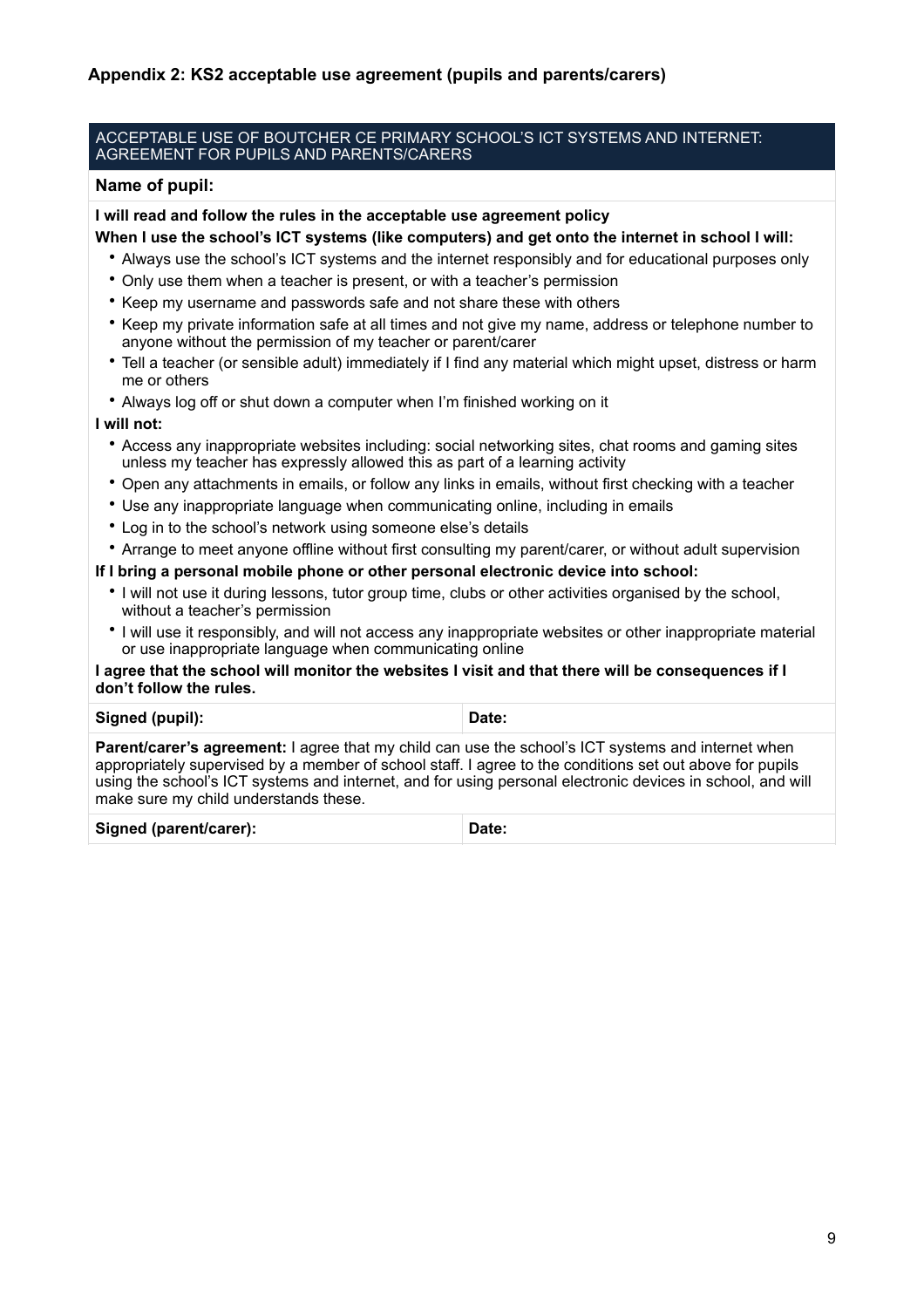#### **Appendix 3: acceptable use agreement (staff, governors, volunteers and visitors)**

Adapt this agreement to reflect your school's approach, in line with any changes you make to this policy.

ACCEPTABLE USE OF BOUTCHER CE PRIMARY SCHOOL'S ICT SYSTEMS AND INTERNET: AGREEMENT FOR STAFF, GOVERNORS,VOLUNTEERS AND VISITORS

#### **Name of staff member/governor/volunteer/visitor:**

**When using the school's ICT systems and accessing the internet in school, or outside school on a work device (if applicable), I will not:** 

- Access, or attempt to access inappropriate material, including but not limited to material of a violent, criminal or pornographic nature (or create, share, link to or send such material)
- Use them in any way which could harm the school's reputation
- Access social networking sites or chat rooms
- Use any improper language when communicating online, including in emails or other messaging services
- Install any unauthorised software, or connect unauthorised hardware or devices to the school's network
- Share my password with others or log in to the school's network using someone else's details
- Take photographs of pupils without checking with teachers first
- Share confidential information about the school, its pupils or staff, or other members of the community
- Access, modify or share data I'm not authorised to access, modify or share
- Promote private businesses, unless that business is directly related to the school

I will only use the school's ICT systems and access the internet in school, or outside school on a work device, for educational purposes or for the purpose of fulfilling the duties of my role.

I agree that the school will monitor the websites I visit and my use of the school's ICT facilities and systems.

I will take all reasonable steps to ensure that work devices are secure and password-protected when using them outside school, and keep all data securely stored in accordance with this policy and the school's data protection policy.

I will let the designated safeguarding lead (DSL) and ICT manager know if a pupil informs me they have found any material which might upset, distress or harm them or others, and will also do so if I encounter any such material.

I will always use the school's ICT systems and internet responsibly, and ensure that pupils in my care do so too.

#### **Signed (staff member/governor/volunteer/visitor): Date:**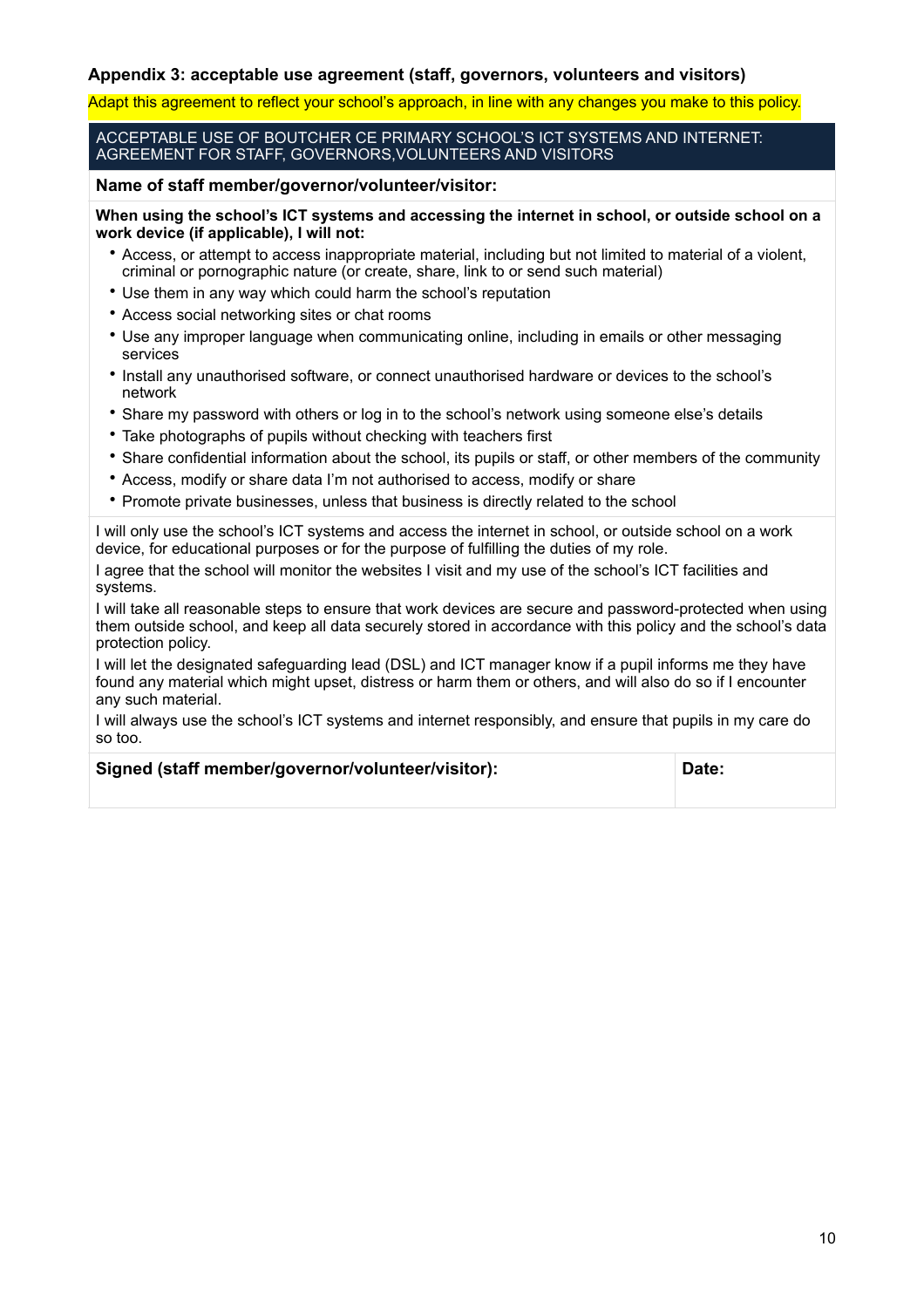| ONLINE SAFETY TRAINING NEEDS AUDIT                                                                               |                                    |  |  |
|------------------------------------------------------------------------------------------------------------------|------------------------------------|--|--|
| Name of staff member/volunteer:                                                                                  | Date:                              |  |  |
| Question                                                                                                         | Yes/No (add comments if necessary) |  |  |
| Do you know the name of the person who has lead<br>responsibility for online safety in school?                   |                                    |  |  |
| Do you know what you must do if a pupil approaches<br>you with a concern or issue?                               |                                    |  |  |
| Are you familiar with the school's acceptable use<br>agreement for staff, volunteers, governors and<br>visitors? |                                    |  |  |
| Are you familiar with the school's acceptable use<br>agreement for pupils and parents?                           |                                    |  |  |
| Do you regularly change your password for accessing<br>the school's ICT systems?                                 |                                    |  |  |
| Are you familiar with the school's approach to tackling<br>cyber-bullying?                                       |                                    |  |  |
| Are there any areas of online safety in which you<br>would like training/further training?                       |                                    |  |  |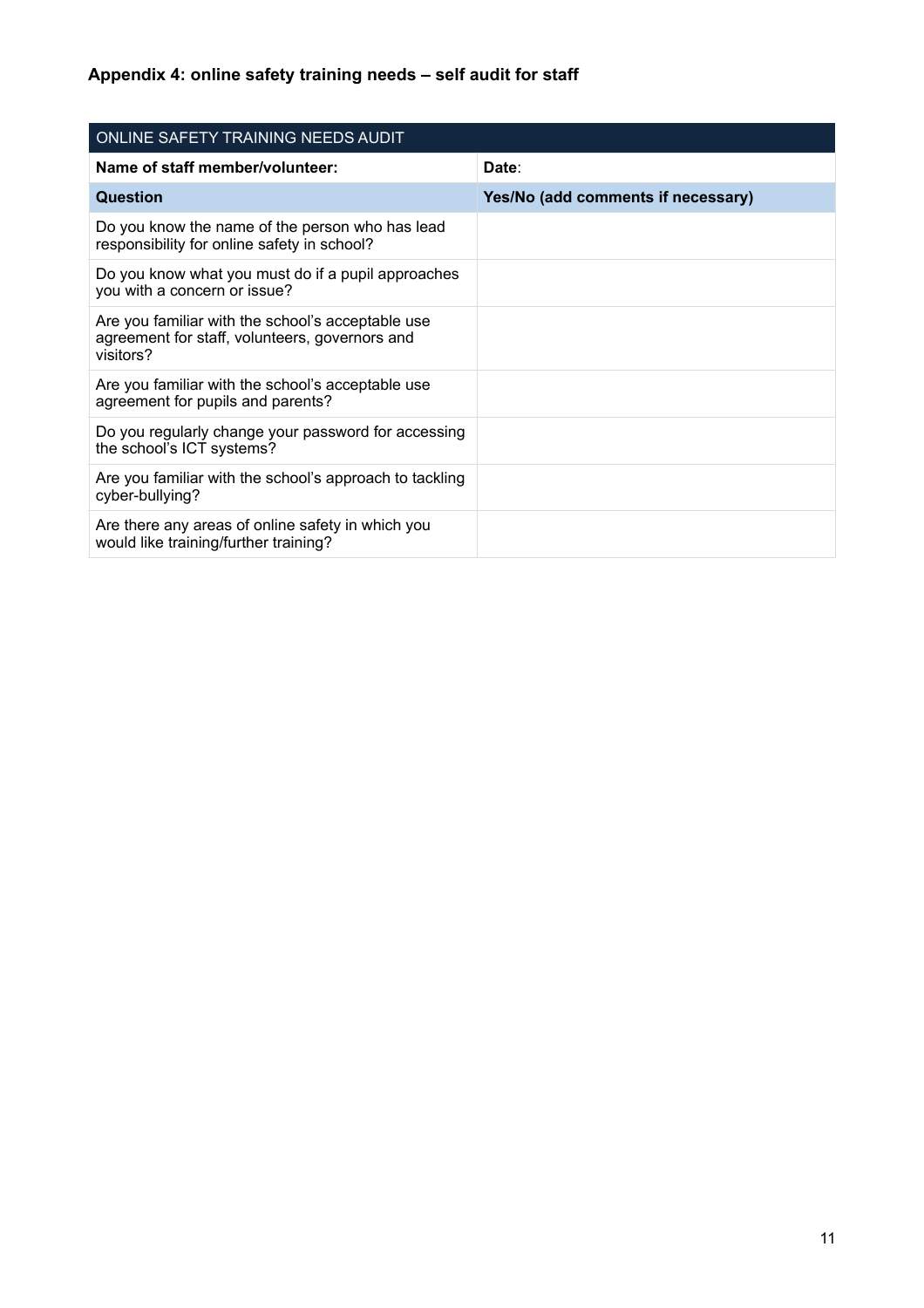| ONLINE SAFETY INCIDENT LOG |            |                                                               |  |                                                                           |  |
|----------------------------|------------|---------------------------------------------------------------|--|---------------------------------------------------------------------------|--|
| <b>Date</b>                | took place | Where the incident  Description of the incident  Action taken |  | <b>Name and</b><br>signature of staff<br>member recording<br>the incident |  |
|                            |            |                                                               |  |                                                                           |  |
|                            |            |                                                               |  |                                                                           |  |
|                            |            |                                                               |  |                                                                           |  |
|                            |            |                                                               |  |                                                                           |  |
|                            |            |                                                               |  |                                                                           |  |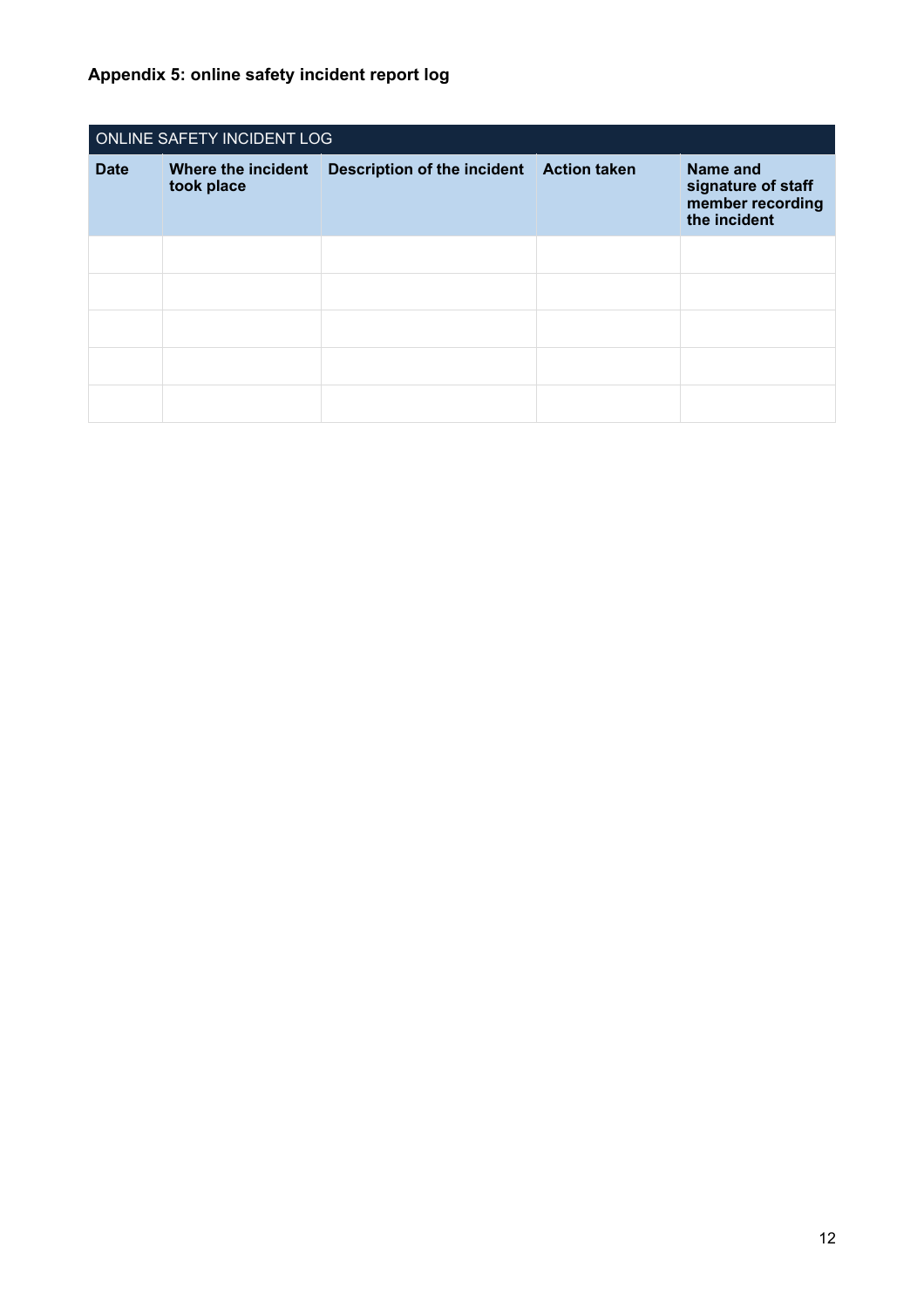#### **Appendix 6: Covid-19 Response Addendum to the Online Safety Policy: November 2020**

#### **Immediate Response to School Closure:**

When school closed as part of the national lockdown in March 2020, we moved teaching and learning to the online platform, Google Classroom. This platform was new to both staff and children. Training sessions were held in school before Lockdown commenced, supported by clear, step-by-step guides and videos linked to from Google Classroom.

All staff reinforced the importance of staying safe online to the children in their classes. It was made clear in work set which outside websites children were required to use, and children were required to have parental permission to participate in video conferencing.

The Computing Lead with the support of the IT Consultant ensured that all Staff were trained in using Google Classroom to set and assess work for all classes and in how to schedule Google Meetings for video conferencing with colleagues and with all classes. Staff were reminded to consider issues of online safety, taking into consideration the location of their device and issues of privacy where video conferences were taking place.

Class video calls took place weekly as whole-class meets from the end of April until half term. From the second half of the Summer term onwards, teachers began smaller video group meets where they could work within identified groups on specific aspects of their learning.

All our staff who interacted with children, including online, continued to look out for signs a child may be at risk. Any such concerns were dealt with as per the Boutcher Safeguarding (Child Protection) Policy and where appropriate, referrals continued to be made to relevant agencies. In relation to any child receiving remote education, we noted the DfE's guidance on safeguarding and remote education during coronavirus (COVID-19) in terms of keeping children as well as staff members safe online.

#### **Return to School Response with Social Distancing Restrictions:**

Upon return to school, staff discussed the importance of e-safety in computing sessions as well as making sure that all children felt confident using equipment and had adequate resources at home. Class teachers collated data on technologies available at home and identified children who would benefit from borrowing a school laptop.

As part of our return to school planning, all children completed a Questionnaire which gave us further insight into attitudes to home learning as well as being back at school. Our analysis of this data helped us to design our approach to online learning both within a normal school routine and in the event of another Lockdown.

We began teaching this academic year by prioritising coverage of key elements of online safety (also part of our PSHE curriculum). Any issues around online safety arising within year groups would be dealt with as per our Safeguarding (Child Protection Policy) and where appropriate taught follow-up sessions with the class would be arranged.

#### **Future Plan for School Closure:**

In relation to any child receiving remote education, we note the DfE's guidance on safeguarding and remote education during coronavirus (COVID-19) in terms of keeping children as well as staff members safe online. In the event of another Lockdown, we will set work through Google Classroom with clear expectations of what participation is expected, any sites children will be asked to use, the school staff children will interact with and how and when work is to be handed in.

The importance of a safe online environment will be emphasised and parents and carers will be encouraged and reminded to set and check age-appropriate parental controls on digital devices and use internet filters to block malicious websites. (These are usually free, but often need to be turned on.)

These resources are useful to support parents and carers online:

- [support for parents and carers to keep children safe online](https://www.gov.uk/government/publications/coronavirus-covid-19-keeping-children-safe-online/coronavirus-covid-19-support-for-parents-and-carers-to-keep-children-safe-online), which outlines resources to help keep children safe from different risks online and where to go to find support and advice
- guidance on [staying safe online](https://www.gov.uk/guidance/covid-19-staying-safe-online) which includes information on security and privacy settings
- [Thinkuknow](https://www.thinkuknow.co.uk/) provides advice from the National Crime Agency (NCA) on staying safe online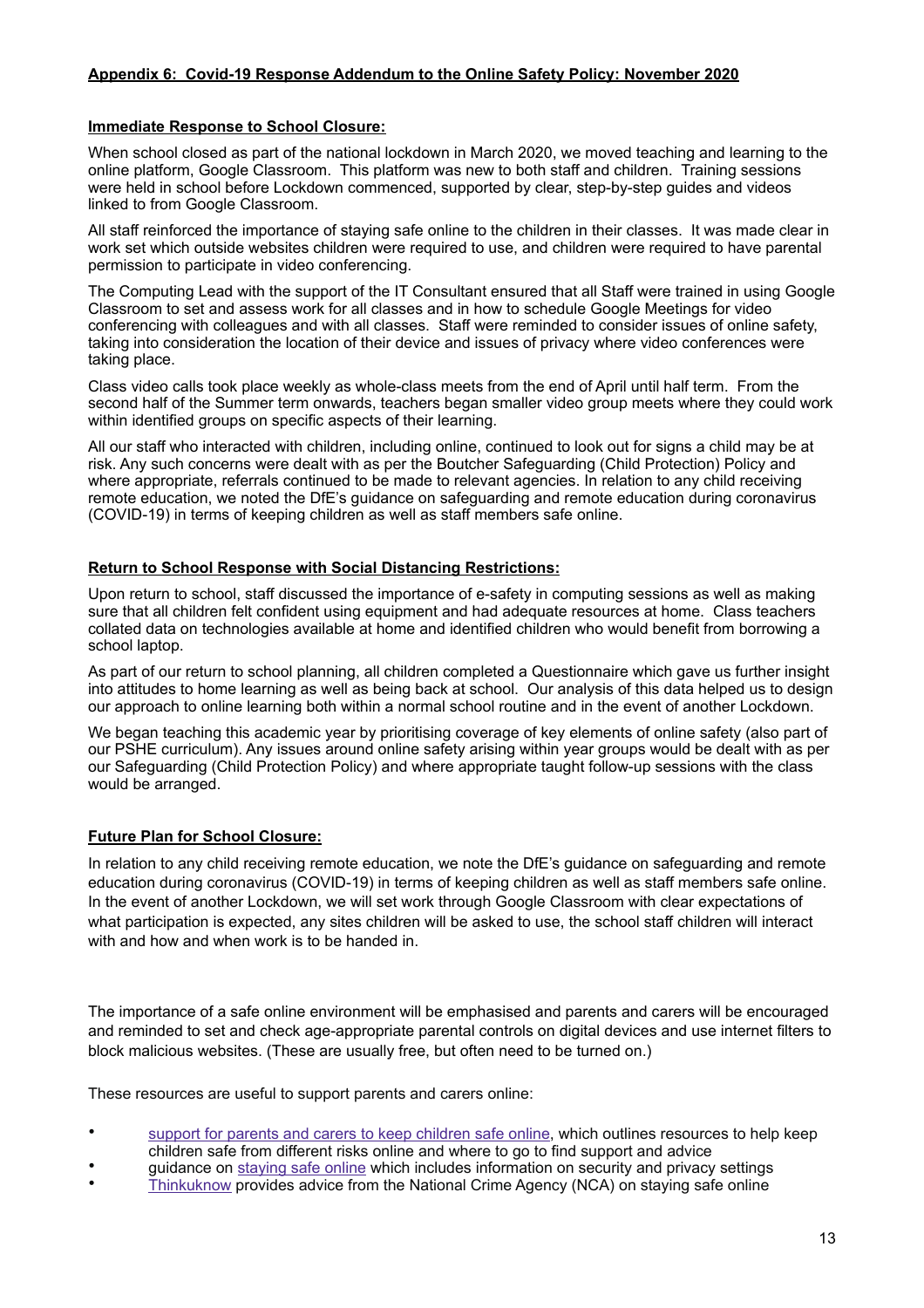- [Parent info](https://parentinfo.org/) is a collaboration between Parentzone and the NCA providing support and guidance for parents from leading experts and organisations
- [Childnet](https://www.childnet.com/parents-and-carers/parent-and-carer-toolkit) offers a toolkit to support parents and carers of children of any age to start discussions about their online life, to set boundaries around online behaviour and technology use, and to find out where to get more help and support
- [Internet matters](https://www.internetmatters.org/?gclid=EAIaIQobChMIktuA5LWK2wIVRYXVCh2afg2aEAAYASAAEgIJ5vD_BwE) provides age-specific online safety checklists, guides on how to set parental controls on a range of devices, and a host of practical tips to help children get the most out of their digital world
- **[London Grid for Learning](https://www.lgfl.net/online-safety/) has support for parents and carers to keep their children safe online,** including tips to keep primary aged children safe online
- [Net-aware](https://www.net-aware.org.uk/) has support for parents and carers from the NSPCC, including a guide to social networks, apps and games
- [Let's Talk About It](https://www.ltai.info/staying-safe-online/) has advice for parents and carers to keep children safe from online radicalisation
- [UK Safer Internet Centre](https://www.saferinternet.org.uk/advice-centre/parents-and-carers) has tips, advice, guides and other resources to help keep children safe online, including parental controls offered by home internet providers and safety tools on social networks and other online services

#### **Reporting concerns:**

In the event that children, teachers, parents and carers have any safeguarding concerns in relation to remote online education, the Designated Safeguarding Lead (Eilidh Verhoeven) and/or deputy (Rose Marie Lowe) should be notified as per our Safeguarding (Child Protection) Policy.

In addition, teachers, parents and carers can look to the practical support that's available for reporting harmful or upsetting content as well as bullying and online abuse.

#### **Harmful or upsetting content:**

Get support by:

- reporting harmful online content to the [UK Safer Internet Centre](https://reportharmfulcontent.com/)
- getting government advice and trusted resources from [Educate Against Hate](https://educateagainsthate.com/) on safeguarding from radicalisation, building resilience to extremism, and promoting shared values

#### **Bullying or abuse online**

Support is available from these organisations:

- get advice on reporting online abuse from the National Crime Agency's Child Exploitation and [Online Protection command](https://www.ceop.police.uk/safety-centre/)
- get advice and support from [Anti-Bullying Alliance](https://www.anti-bullyingalliance.org.uk/tools-information/if-youre-being-bullied) for children who are being bullied

Schools may also wish to use resources such as [Tootoot](https://tootoot.co.uk/) to provide a confidential route for pupils to report bullying or abuse.

#### **Communicating with parents, carers and pupils:**

Where education is having to take place remotely due to coronavirus (COVID-19), it's important for teachers and pupils to maintain professional practice as much as possible. When communicating online with parents and pupils, teachers should:

- communicate within school hours as much as possible (or hours agreed with the school to suit the needs of staff and communicated to parents and stakeholders)
- communicate through the school channels approved by the senior leadership team
- use school email accounts (not personal ones)
- use school devices over personal devices wherever possible

Teachers are also advised not to share personal information.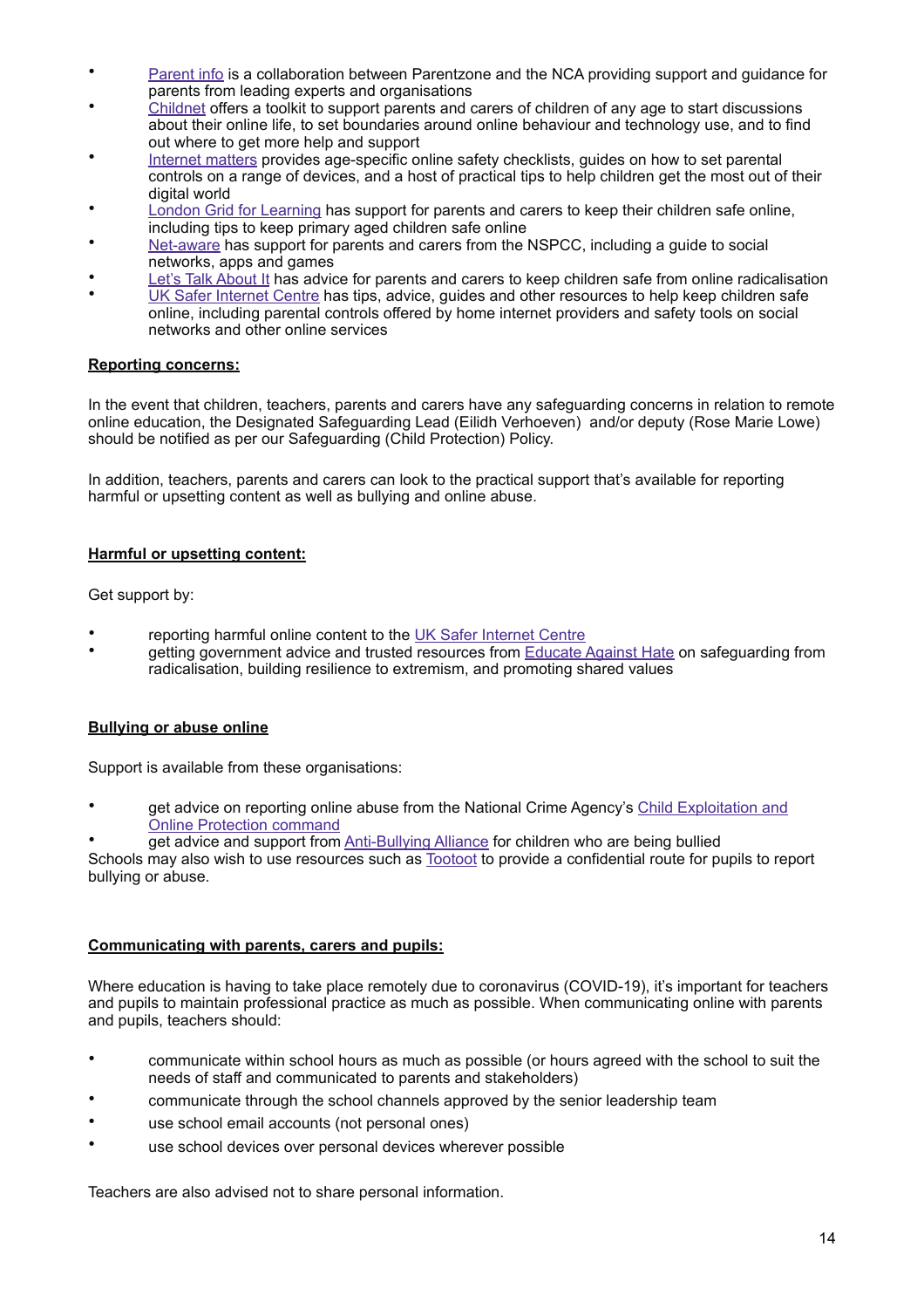#### **Virtual lessons and live streaming:**

Where we choose to provide remote education using live streaming or pre-recorded videos, we use links from within the Boutcher Google Classroom set up which are only accessible to those with an approved login to Boutcher's Google Education System.

Teachers are advised to try to find a quiet or private room or area to talk to pupils, parents or carers. When broadcasting a lesson or making a recording, staff consider what will be in the background.

#### **Personal data and GDPR:**

We will continue to follow the quidance outlined in the [data protection: toolkit for schools](https://www.gov.uk/government/publications/data-protection-toolkit-for-schools) when managing personal data including considerations such as:

- taking care not to share contact details when emailing multiple people
- being careful when sharing usernames and other personal data for access to online resources
- providing access to school data systems safely

#### **Plan for future school closure:**

Teaching will be delivered through a combination of materials posted on Classroom which could include Powerpoints; video links; pre-recorded videos and pre-arranged video conferences.

Expectations of children, parents and carers will be clearly communicated, with suggested timetables and clear reporting avenues for any concerns.

Children will be reminded about safe behaviours online and what to do if they are in a situation where they feel uncomfortable.

Feedback will be through the comment and messaging facilities on Google Classroom; small group video conferences may be arranged where appropriate.

Teaching staff will make a final check on children who may not have access to a device and will arrange to loan a device where possible.

In the event of children being required to self-isolate from school, work will be made available through Google Classroom. Children will continue to access the same lessons as the rest of the class, although the delivery of the content might vary or be adapted to be suitable for a home learning environment.

Should the whole class not be able to attend school, our intention is that children will continue to be provided with weekly lessons, continuing with the objectives from their current learning across the curriculum. Lessons will be accessible to all children and adaptations made if necessary.

Teaching staff and office staff will be set up to log into the school network remotely.

In the event of a teacher being unable to plan and teach their own class, the subject coordinator will ensure the content is being taught and tasks set accordingly. It is the responsibility of the subject leader to monitor